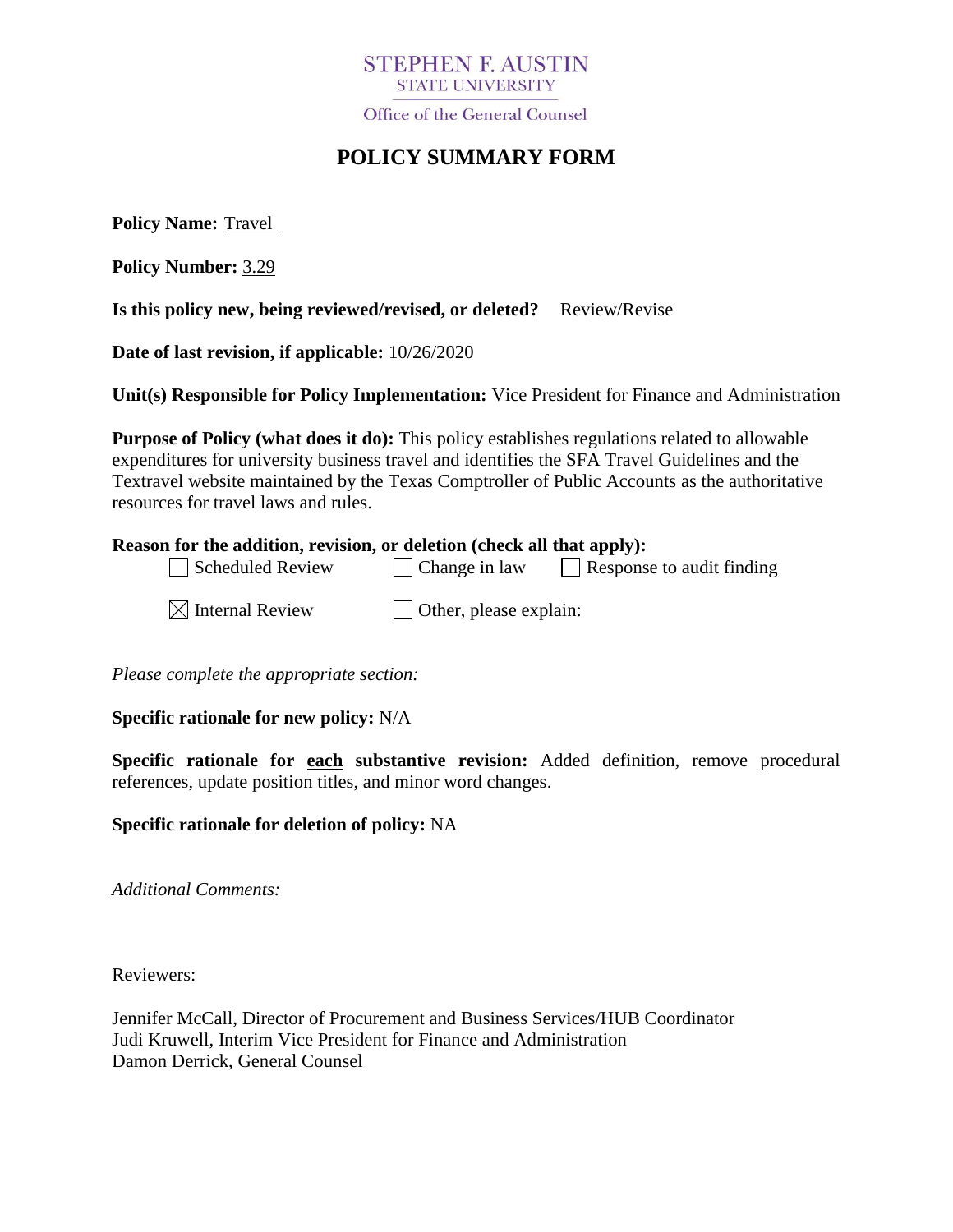## **Travel**

**Original Implementation:** October 31, 2000 **Last Revision:** October 26, 2020*April 12, 2022*

#### **Purpose**

This policy establishes regulations related to allowable expenditures for university business travel and identifies the Stephen F. Austin State University (SFA) Travel Guidelines and the Textravel website maintained by the Texas Comptroller of Public Accounts *(TCPA)* as the authoritative resources for travel laws and rules.

#### **Definitions**

**University business travel** is travel undertaken for the benefit of the university.

*Account Manager is defined as a department head (including department chairs, divisions heads, and all deans or designees) and/or financial manager.* 

#### **General**

The university shall make every effort to minimize the amount of travel expenses paid and/or reimbursed. Account managers and travelers mustare, and to ensure that each travel arrangement is the most cost-effective considering all relevant circumstances. Travel expenditures must be reasonable, necessary, appropriately documented, and properly approved.

The *[SFA Travel Guidelines](https://www.sfasu.edu/controller/travel/docs/travel-guidelines-for-the-travel-and-expense-module-march2021.pdf)* are located on the university's travel website. These guidelines apply to employees, students, and prospective employees traveling in a university capacity, except the president, members of the Board of Regents, and intercollegiate athletics. Travel by the president and Board of Regents will be made in accordance with applicable law. Travel related to intercollegiate athletics will be made in accordance with the *[SFA Athletics Policy Manual.](https://sfajacks.com/documents/2019/10/15/SFA_Athletics_Policy_Manual_2019_20v_2.pdf)* Intercollegiate Athletics Policy and Procedure Manual.

The reimbursement limits stated in the SFA Travel Guidelines may be exceeded only if funds are available in, and the additional costs are charged to, a discretionary account controlled by the budget manager authorizing the additional expenditure. For this policy, discretionary funds shall be defined by the controller's office. A list of funds that can be used for discretionary purposes will be published on the controller's office website.

Employees traveling under contracts and grants (federal, state, local, or private) shall be reimbursed for travel expenses and allowances on the same basis as other university employees, except in those instances where the terms of the contract or grant specify travel guidelines and reimbursement rates which differ from university reimbursement rates.

3.29 Travel Page 1 of 2 *The T*Generally, t*CPA*he Texas Comptroller of Public Accounts *created Textravel to provides information on state travel laws and rules and* (TCPA) is the authoritative source regarding travel.